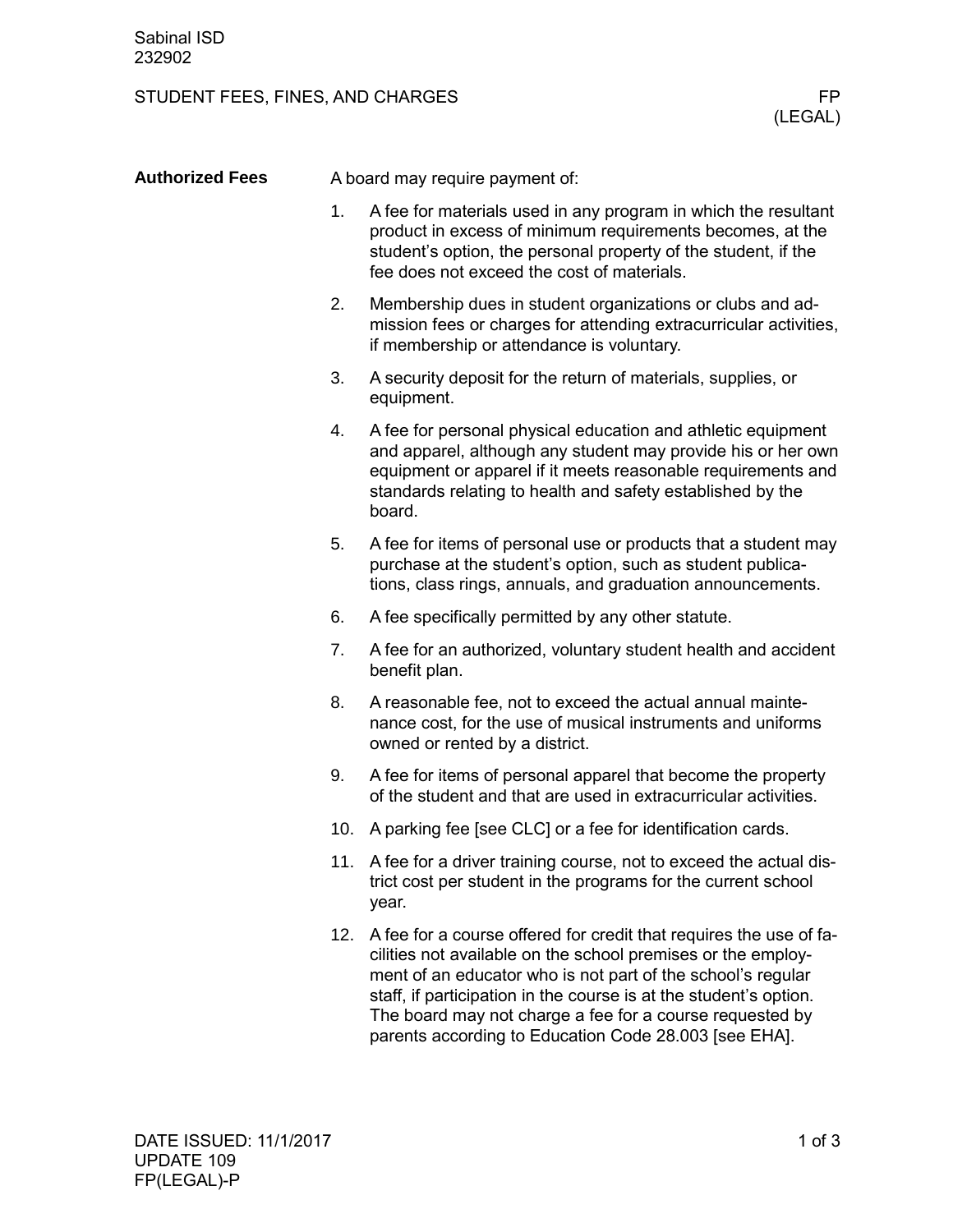## STUDENT FEES, FINES, AND CHARGES FINES, AND THE RESISTENT PRESENTED AS A REPORT OF PRESENT ASSESSMENT PRESENT

|                        |                                                                                                                                                                                                                      | 13. A fee for a course offered during summer school, except that<br>the board may charge a fee for a course required for gradua-<br>tion only if the course is also offered without a fee during the<br>regular school term.                                                                                                                                                                                                                                                                                                                                                                                                                                                             |  |  |
|------------------------|----------------------------------------------------------------------------------------------------------------------------------------------------------------------------------------------------------------------|------------------------------------------------------------------------------------------------------------------------------------------------------------------------------------------------------------------------------------------------------------------------------------------------------------------------------------------------------------------------------------------------------------------------------------------------------------------------------------------------------------------------------------------------------------------------------------------------------------------------------------------------------------------------------------------|--|--|
|                        |                                                                                                                                                                                                                      | 14. A reasonable fee for transportation of a student who lives<br>within two miles of the school the student attends to and from<br>that school, except that the board may not charge a fee for<br>transportation for which the district receives funds under Edu-<br>cation Code 48.151(d).                                                                                                                                                                                                                                                                                                                                                                                             |  |  |
|                        |                                                                                                                                                                                                                      | 15. A reasonable fee, not to exceed \$50, for costs associated with<br>an educational program offered outside of regular school<br>hours through which a student who was absent from class re-<br>ceives instruction voluntarily for the purpose of making up the<br>missed instruction and meeting the level of attendance re-<br>quired under Education Code 25.092. [See FEC] The district<br>must provide a written form to be signed by the student's legal<br>guardian stating that this fee would not create a financial<br>hardship or discourage the student from attending the pro-<br>gram. The district may only assess the fee if the student re-<br>turns the signed form. |  |  |
|                        | 16.                                                                                                                                                                                                                  | If the district does not receive any funds under Education<br>Code 48.151 and does not participate in a county transporta-<br>tion system for which an allotment is provided under Educa-<br>tion Code 48.151(i), a reasonable fee for the transportation of<br>a student to and from the school the student attends.                                                                                                                                                                                                                                                                                                                                                                    |  |  |
|                        |                                                                                                                                                                                                                      | Education Code 11.158(a), (d), (h)                                                                                                                                                                                                                                                                                                                                                                                                                                                                                                                                                                                                                                                       |  |  |
| <b>TXVSN</b>           | A district may charge a fee for enrollment in an electronic course<br>provided through the Texas virtual school network (TXVSN) in ac-<br>cordance with Education Code 30A.155. Education Code 30A.155<br>[See EHDE] |                                                                                                                                                                                                                                                                                                                                                                                                                                                                                                                                                                                                                                                                                          |  |  |
| <b>Prohibited Fees</b> |                                                                                                                                                                                                                      | A board may not charge fees for:                                                                                                                                                                                                                                                                                                                                                                                                                                                                                                                                                                                                                                                         |  |  |
|                        | 1.                                                                                                                                                                                                                   | Instructional materials, workbooks, laboratory supplies, or<br>other supplies necessary for participation in any instructional<br>course, except as authorized under the Education Code.                                                                                                                                                                                                                                                                                                                                                                                                                                                                                                 |  |  |
|                        | 2.                                                                                                                                                                                                                   | Field trips required as part of a basic educational program or<br>course.                                                                                                                                                                                                                                                                                                                                                                                                                                                                                                                                                                                                                |  |  |
|                        | 3.                                                                                                                                                                                                                   | Any specific form of dress necessary for any required educa-<br>tional program or diplomas.                                                                                                                                                                                                                                                                                                                                                                                                                                                                                                                                                                                              |  |  |
|                        | 4.                                                                                                                                                                                                                   | Instructional costs for necessary school personnel employed<br>in any course or educational program required for graduation.                                                                                                                                                                                                                                                                                                                                                                                                                                                                                                                                                             |  |  |
|                        |                                                                                                                                                                                                                      |                                                                                                                                                                                                                                                                                                                                                                                                                                                                                                                                                                                                                                                                                          |  |  |